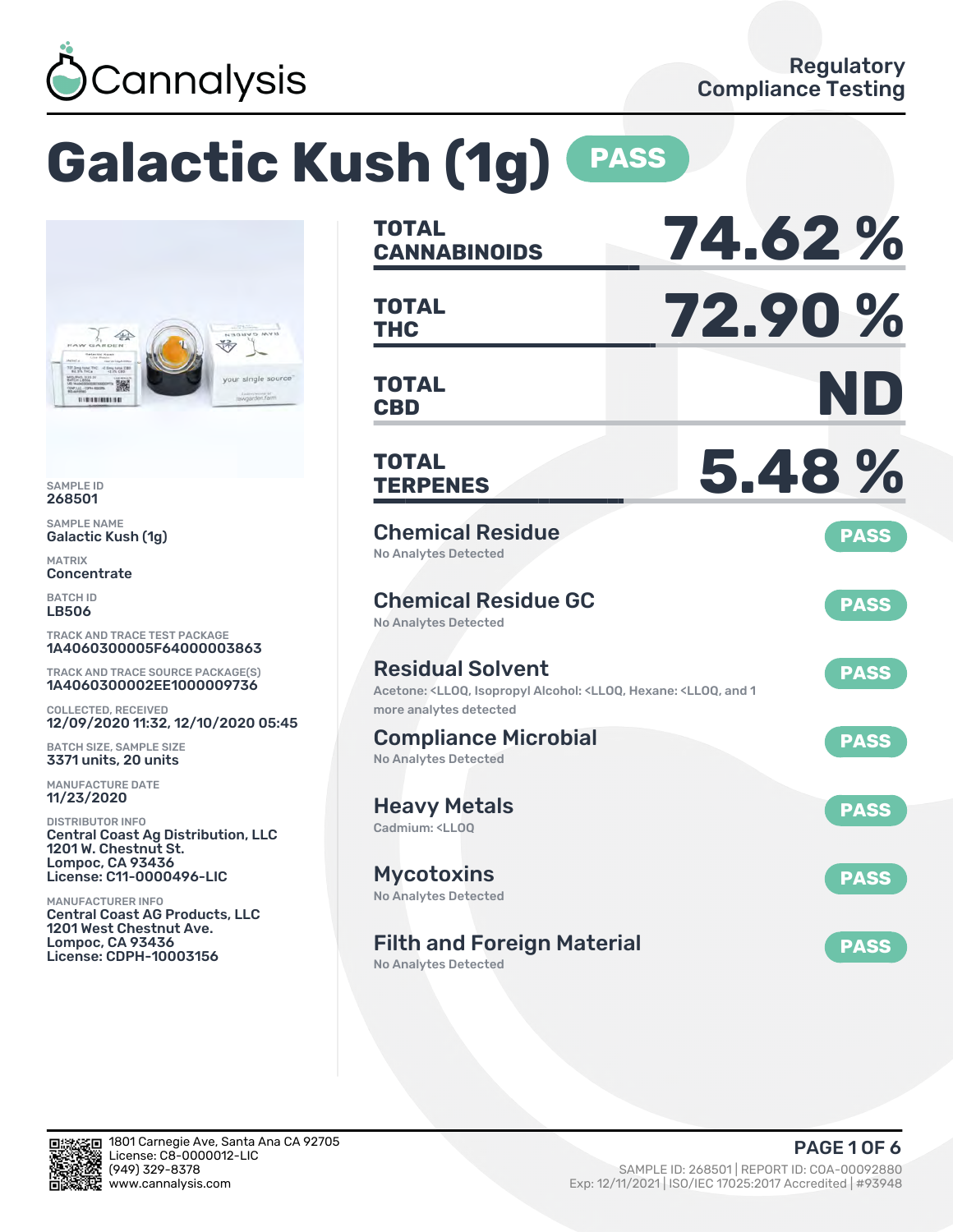

## CANNABINOID ANALYSIS

TOTAL THC,CBD, and CANNABINOIDS value(s) have been decarboxylated.

| TOTAL THC:          | 729.0 mg/g (72.90 %), 729 mg per package |
|---------------------|------------------------------------------|
| TOTAL CBD:          | ND.                                      |
| TOTAL CANNABINOIDS: | 746.2 mg/g (74.62 %)                     |

UNIT OF MEASUREMENT: Milligrams per Gram(mg/g)

| <b>ANALYTE</b>         | <b>RESULT</b>        | LOD    | <b>LLOO</b> | <b>ANALYTE</b>   | <b>RESULT</b>           | <b>LOD</b> | LL <sub>00</sub> |
|------------------------|----------------------|--------|-------------|------------------|-------------------------|------------|------------------|
| THCa                   | 810.6 mg/g (81.06 %) | 0.2000 | 0.4000      | CBD <sub>v</sub> | ND.                     | 0.2000     | 0.4000           |
| D9THC                  | 18.10 mg/g (1.810 %) | 0.2000 | 0.4000      | CBGa             | 16.41 mg/g (1.641 %)    | 0.2000     | 0.4000           |
| D8THC                  | ND                   | 0.2000 | 0.4000      | <b>CBG</b>       | 2.814 mg/g $(0.2814\%)$ | 0.2000     | 0.4000           |
| <b>THC<sub>v</sub></b> | ND                   | 0.2000 | 0.4000      | <b>CBN</b>       | ND.                     | 0.2000     | 0.4000           |
| CBDa                   | <b>ND</b>            | 0.2000 | 0.4000      | CBC              | <b>ND</b>               | 0.2000     | 0.4000           |
| CBD                    | ND                   | 0.2000 | 0.4000      |                  |                         |            |                  |
|                        |                      |        |             |                  |                         |            |                  |

#### ADDITIONAL INFORMATION

| Method:              | SOP-TECH-001 | Sample Prepped: 12/10/2020 16:43  | Sample Approved: 12/11/2020 16:07  |  |
|----------------------|--------------|-----------------------------------|------------------------------------|--|
| Instrument: UPLC-DAD |              | Sample Analyzed: 12/10/2020 19:19 | Prep-Analytical Batch: 24380-18975 |  |



## TERPENE ANALYSIS

| UNIT OF MEASUREMENT: | Milligrams per Gram(mg/g) |
|----------------------|---------------------------|
|----------------------|---------------------------|

| <b>ANALYTE</b>   | <b>RESULT</b>                                                                                                        | <b>LOD</b> | LLOQ   | <b>ANALYTE</b>         | <b>RESULT</b>           | LOD    | <b>LLOQ</b> |
|------------------|----------------------------------------------------------------------------------------------------------------------|------------|--------|------------------------|-------------------------|--------|-------------|
| 3-Carene         | <b>ND</b>                                                                                                            | 0.5000     | 1.000  | Alpha bisabolol        | 1.329 mg/g (0.1329 %)   | 0.5000 | 1.000       |
| Alpha cedrene    | <b>ND</b>                                                                                                            | 0.5000     | 1.000  | Alpha humulene         | 4.542 mg/g (0.4542 %)   | 0.5000 | 1.000       |
| Alpha pinene     | 1.692 mg/g $(0.1692 \%)$                                                                                             | 0.5000     | 1.000  | Alpha terpinene        | ND                      | 0.5000 | 1.000       |
| Alpha terpineol  | 1.077 mg/g $(0.1077%)$                                                                                               | 0.3300     | 0.6500 | Beta caryophyllene     | 17.09 mg/g (1.709 %)    | 0.5000 | 1.000       |
| Beta myrcene     | 9.960 mg/g (0.9960 %)                                                                                                | 0.5000     | 1.000  | Beta pinene            | 1.326 mg/g $(0.1326\%)$ | 0.6100 | 1.210       |
| <b>Borneol</b>   | <b>ND</b>                                                                                                            | 0.5000     | 1.000  | Camphene               | <b>ND</b>               | 0.5000 | 1.000       |
| Camphor          | <b>ND</b>                                                                                                            | 0.5000     | 1.000  | Caryophyllene oxide ND |                         | 0.5000 | 1.000       |
| Cedrol           | <b>ND</b>                                                                                                            | 0.5000     | 1.000  | Cis nerolidol          | <b>ND</b>               | 0.5000 | 1.000       |
| Eucalyptol       | <b>ND</b>                                                                                                            | 0.5000     | 1.000  | Fenchol                | 1.230 mg/g $(0.1230\%)$ | 0.5000 | 1.000       |
| Fenchone         | <b>ND</b>                                                                                                            | 0.5000     | 1.000  | Gamma terpinene        | <b>ND</b>               | 0.5000 | 1.000       |
| Gamma terpineol  | <b>ND</b>                                                                                                            | 0.1000     | 0.2100 | Geranyl acetate        | <b>ND</b>               | 0.5000 | 1.000       |
| Guaiol           | <ll0q< td=""><td>0.5000</td><td>1.000</td><td>Isoborneol</td><td><b>ND</b></td><td>0.5000</td><td>1.000</td></ll0q<> | 0.5000     | 1.000  | Isoborneol             | <b>ND</b>               | 0.5000 | 1.000       |
| Isopulegol       | <b>ND</b>                                                                                                            | 0.5000     | 1.000  | Limonene               | 8.777 mg/g (0.8777 %)   | 0.5000 | 1.000       |
| Linalool         | 2.571 mg/g (0.2571 %)                                                                                                | 0.5000     | 1.000  | Menthol                | <b>ND</b>               | 0.5000 | 1.000       |
| Ocimene 1        | <b>ND</b>                                                                                                            | 0.1600     | 0.3100 | Ocimene 2              | 1.488 mg/g $(0.1488\%)$ | 0.3500 | 0.6900      |
| P-cymene         | <b>ND</b>                                                                                                            | 0.5200     | 1.050  | P-mentha-1,5-diene ND  |                         | 0.5000 | 1.000       |
| Pulegone         | <b>ND</b>                                                                                                            | 0.5000     | 1.000  | Sabinene               | <b>ND</b>               | 0.5000 | 1.000       |
| Sabinene hydrate | <b>ND</b>                                                                                                            | 0.5000     | 1.000  | Terpinolene            | 2.083 mg/g $(0.2083\%)$ | 0.5000 | 1.000       |
|                  | Trans beta farnesene 1.674 mg/g (0.1674 %)                                                                           | 0.5000     | 1.000  | Trans nerolidol        | <b>ND</b>               | 0.5000 | 1.000       |
| Valencene        | <b>ND</b>                                                                                                            | 0.5000     | 1.000  |                        |                         |        |             |

#### ADDITIONAL INFORMATION



Sample Analyzed: 12/10/2020 15:32

Method: SOP-TECH-027 Sample Prepped: 12/10/2020 15:28 Sample Approved: 12/11/2020 15:22



1801 Carnegie Ave, Santa Ana CA 92705 License: C8-0000012-LIC<br>(949) 329-8378

## PAGE 2 OF 6

(949) 329-8378 SAMPLE ID: 268501 | REPORT ID: COA-00092880 Exp: 12/11/2021 | ISO/IEC 17025:2017 Accredited | #93948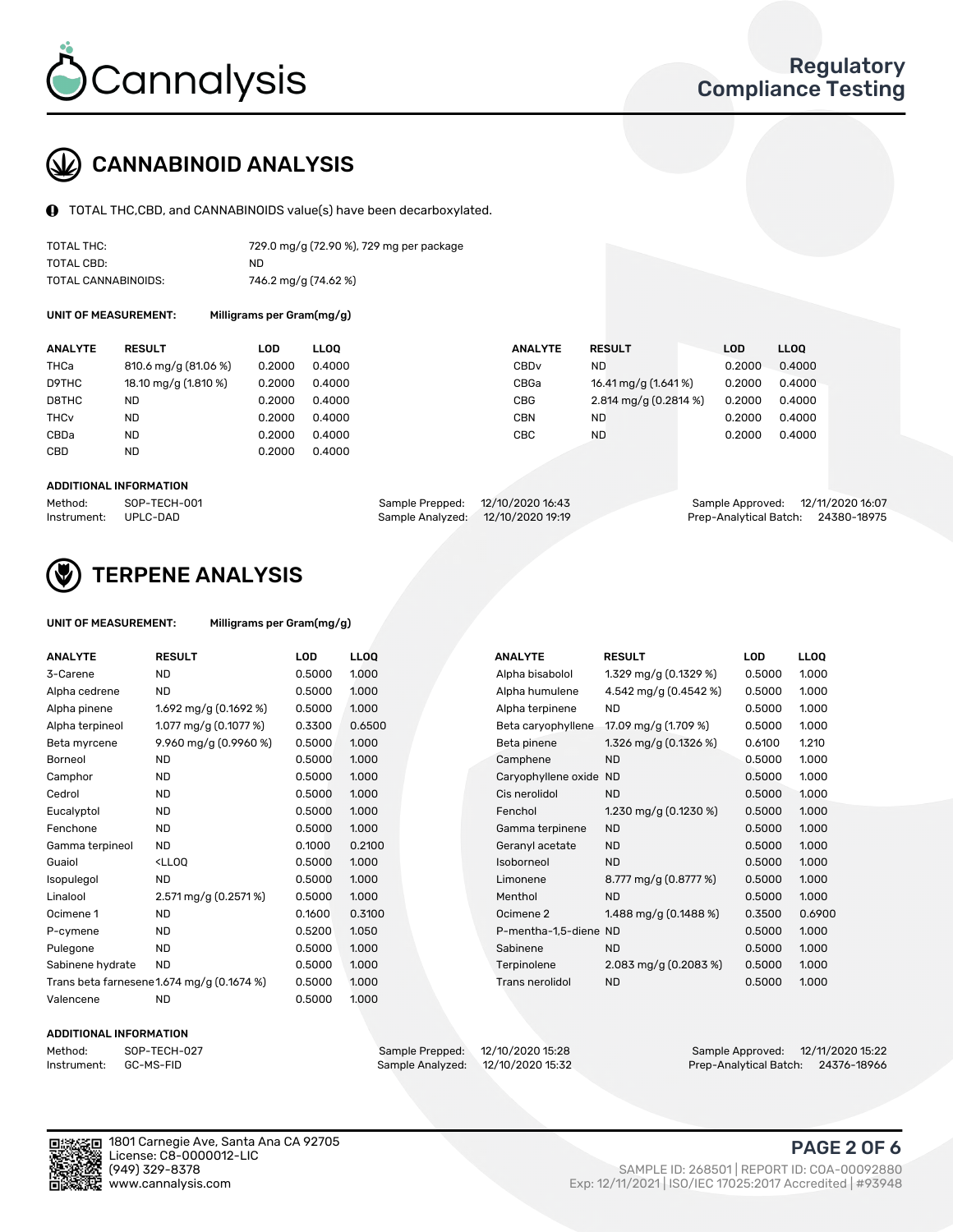

# CHEMICAL RESIDUE ANALYSIS PASS

UNIT OF MEASUREMENT: Micrograms per Gram(ug/g)

| <b>ANALYTE</b>         | <b>RESULT</b> | LOD    | LLOQ   | <b>ACTION LEVEL</b> |      | <b>ANALYTE</b>      | <b>RESULT</b> | LOD    | <b>LLOQ</b> | <b>ACTION LEVEL</b> |      |
|------------------------|---------------|--------|--------|---------------------|------|---------------------|---------------|--------|-------------|---------------------|------|
| Abamectin              | <b>ND</b>     | 0.0200 | 0.0400 | 0.1000              | Pass | Acephate            | <b>ND</b>     | 0.0200 | 0.0400      | 0.1000              | Pass |
| Acequinocyl            | <b>ND</b>     | 0.0200 | 0.0400 | 0.1000              | Pass | Acetamiprid         | <b>ND</b>     | 0.0200 | 0.0400      | 0.1000              | Pass |
| Aldicarb               | <b>ND</b>     | 0.0200 | 0.0400 | 0.0                 | Pass | Azoxystrobin        | <b>ND</b>     | 0.0200 | 0.0400      | 0.1000              | Pass |
| Bifenazate             | <b>ND</b>     | 0.0200 | 0.0400 | 0.1000              | Pass | <b>Bifenthrin</b>   | <b>ND</b>     | 0.0200 | 0.0400      | 3.000               | Pass |
| <b>Boscalid</b>        | <b>ND</b>     | 0.0200 | 0.0400 | 0.1000              | Pass | Carbaryl            | <b>ND</b>     | 0.0200 | 0.0400      | 0.5000              | Pass |
| Carbofuran             | <b>ND</b>     | 0.0200 | 0.0400 | 0.0                 | Pass | Chlorantraniliprole | <b>ND</b>     | 0.0200 | 0.0400      | 10.00               | Pass |
| Clofentezine           | <b>ND</b>     | 0.0200 | 0.0400 | 0.1000              | Pass | Coumaphos           | <b>ND</b>     | 0.0200 | 0.0400      | 0.0                 | Pass |
| Cyfluthrin             | <b>ND</b>     | 0.4000 | 1.000  | 2.000               | Pass | Cypermethrin        | <b>ND</b>     | 0.4000 | 1.000       | 1.000               | Pass |
| Daminozide             | <b>ND</b>     | 0.0200 | 0.0400 | 0.0                 | Pass | Diazinon            | <b>ND</b>     | 0.0200 | 0.0400      | 0.1000              | Pass |
| Dichlorvos             | <b>ND</b>     | 0.0200 | 0.0400 | 0.0                 | Pass | Dimethoate          | <b>ND</b>     | 0.0200 | 0.0400      | 0.0                 | Pass |
| Dimethomorph           | <b>ND</b>     | 0.0200 | 0.0400 | 2.000               | Pass | Ethoprophos         | <b>ND</b>     | 0.0200 | 0.0400      | 0.0                 | Pass |
| Etofenprox             | <b>ND</b>     | 0.0200 | 0.0400 | 0.0                 | Pass | Etoxazole           | <b>ND</b>     | 0.0200 | 0.0400      | 0.1000              | Pass |
| Fenhexamid             | <b>ND</b>     | 0.0200 | 0.0400 | 0.1000              | Pass | Fenoxycarb          | <b>ND</b>     | 0.0200 | 0.0400      | 0.0                 | Pass |
| Fenpyroximate          | <b>ND</b>     | 0.0200 | 0.0400 | 0.1000              | Pass | Fipronil            | <b>ND</b>     | 0.0400 | 0.1000      | 0.0                 | Pass |
| Flonicamid             | <b>ND</b>     | 0.0200 | 0.0400 | 0.1000              | Pass | Fludioxonil         | <b>ND</b>     | 0.0200 | 0.0400      | 0.1000              | Pass |
| Hexythiazox            | <b>ND</b>     | 0.0200 | 0.0400 | 0.1000              | Pass | Imazalil            | <b>ND</b>     | 0.0200 | 0.0400      | 0.0                 | Pass |
| Imidacloprid           | <b>ND</b>     | 0.0200 | 0.0400 | 5.000               | Pass | Kresoxim methyl     | <b>ND</b>     | 0.0200 | 0.0400      | 0.1000              | Pass |
| Malathion              | <b>ND</b>     | 0.0200 | 0.0400 | 0.5000              | Pass | Metalaxyl           | <b>ND</b>     | 0.0200 | 0.0400      | 2.000               | Pass |
| Methiocarb             | <b>ND</b>     | 0.0200 | 0.0400 | 0.0                 | Pass | Methomyl            | <b>ND</b>     | 0.0200 | 0.0400      | 1.000               | Pass |
| Mevinphos              | <b>ND</b>     | 0.0200 | 0.0400 | 0.0                 | Pass | Myclobutanil        | <b>ND</b>     | 0.0200 | 0.0400      | 0.1000              | Pass |
| Naled                  | <b>ND</b>     | 0.0200 | 0.0400 | 0.1000              | Pass | Oxamyl              | <b>ND</b>     | 0.0200 | 0.0400      | 0.5000              | Pass |
| Paclobutrazol          | <b>ND</b>     | 0.0200 | 0.0400 | 0.0                 | Pass | Permethrins         | <b>ND</b>     | 0.0400 | 0.1000      | 0.5000              | Pass |
| Phosmet                | <b>ND</b>     | 0.0200 | 0.0400 | 0.1000              | Pass | Piperonyl butoxide  | <b>ND</b>     | 0.0200 | 0.0400      | 3.000               | Pass |
| Prallethrin            | <b>ND</b>     | 0.0200 | 0.0400 | 0.1000              | Pass | Propiconazole       | <b>ND</b>     | 0.0200 | 0.0400      | 0.1000              | Pass |
| Propoxur               | <b>ND</b>     | 0.0200 | 0.0400 | 0.0                 | Pass | Pyrethrins          | <b>ND</b>     | 0.0200 | 0.0400      | 0.5000              | Pass |
| Pyridaben              | <b>ND</b>     | 0.0200 | 0.0400 | 0.1000              | Pass | Spinetoram          | <b>ND</b>     | 0.0200 | 0.0400      | 0.1000              | Pass |
| Spinosad               | <b>ND</b>     | 0.0300 | 0.0700 | 0.1000              | Pass | Spiromesifen        | <b>ND</b>     | 0.0200 | 0.0400      | 0.1000              | Pass |
| Spirotetramat          | <b>ND</b>     | 0.0200 | 0.0400 | 0.1000              | Pass | Spiroxamine         | <b>ND</b>     | 0.0200 | 0.0400      | 0.0                 | Pass |
| Tebuconazole           | <b>ND</b>     | 0.0200 | 0.0400 | 0.1000              | Pass | Thiacloprid         | <b>ND</b>     | 0.0200 | 0.0400      | 0.0                 | Pass |
| Thiamethoxam           | <b>ND</b>     | 0.0200 | 0.0400 | 5.000               | Pass | Trifloxystrobin     | <b>ND</b>     | 0.0200 | 0.0400      | 0.1000              | Pass |
| ADDITIONAL INFORMATION |               |        |        |                     |      |                     |               |        |             |                     |      |

#### ITIONAL INFORMATION

Instrument: LC-MS/MS Sample Analyzed: 12/10/2020 16:52 Prep-Analytical Batch: 24375-18969

Method: SOP-TECH-002 Sample Prepped: 12/10/2020 16:42 Sample Approved: 12/11/2020 13:46



PAGE 3 OF 6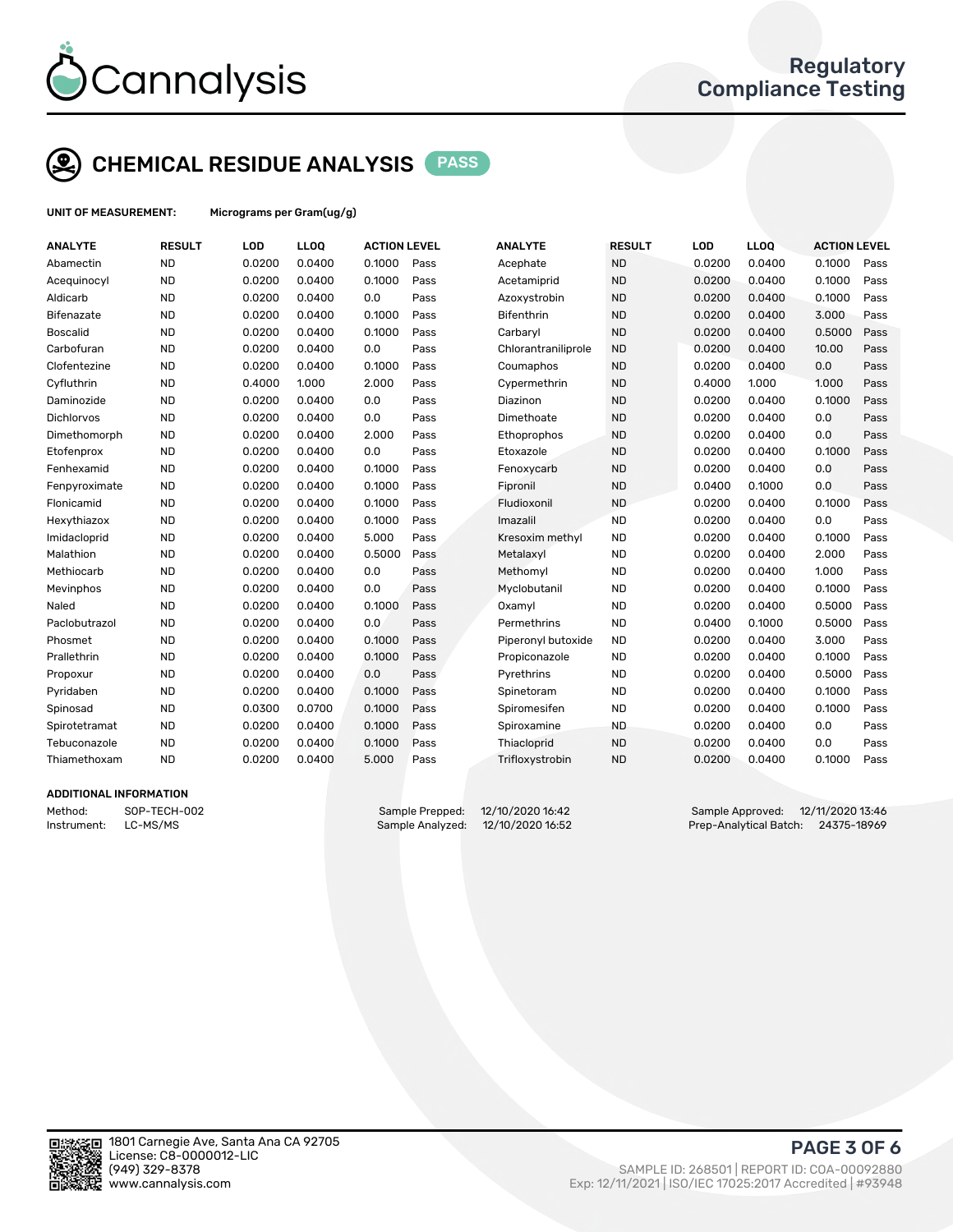

## CHEMICAL RESIDUE GC ANALYSIS PASS

| UNIT OF MEASUREMENT: | Microgram |
|----------------------|-----------|
|                      |           |

ns per Gram(ug/g)

| <b>ANALYTE</b>                                          | <b>RESULT</b>            | LOD    | <b>LLOO</b> | <b>ACTION LEVEL</b> |                                     | <b>ANALYTE</b>                       | <b>RESULT</b> | LOD    | <b>LLOO</b>                                | <b>ACTION LEVEL</b> |             |
|---------------------------------------------------------|--------------------------|--------|-------------|---------------------|-------------------------------------|--------------------------------------|---------------|--------|--------------------------------------------|---------------------|-------------|
| Captan                                                  | <b>ND</b>                | 0.1000 | 0.2000      | 0.7000              | Pass                                | Chlordane                            | <b>ND</b>     | 0.0109 | 0.0136                                     | 0.0                 | Pass        |
| Methyl parathion                                        | <b>ND</b>                | 0.0400 | 0.1000      | 0.0                 | Pass                                | <b>PCNB</b>                          | <b>ND</b>     | 0.0200 | 0.0400                                     | 0.1000              | Pass        |
| Chlorfenapyr                                            | <b>ND</b>                | 0.0800 | 0.1000      | 0.0                 | Pass                                | Chlorpyrifos                         | <b>ND</b>     | 0.0800 | 0.1000                                     | 0.0                 | Pass        |
| <b>ADDITIONAL INFORMATION</b><br>Method:<br>Instrument: | SOP-TECH-010<br>GC-MS/MS |        |             |                     | Sample Prepped:<br>Sample Analyzed: | 12/10/2020 16:42<br>12/10/2020 16:52 |               |        | Sample Approved:<br>Prep-Analytical Batch: | 12/11/2020 17:18    | 24377-18970 |

## RESIDUAL SOLVENT ANALYSIS PASS

UNIT OF MEASUREMENT: Micrograms per Gram(ug/g)

| <b>ANALYTE</b>       | <b>RESULT</b>                                                                                                                                                                                      | <b>LOD</b> | <b>LLOO</b> | <b>ACTION LEVEL</b> |      | <b>ANALYTE</b>           | <b>RESULT</b>                                                               | LOD    | <b>LLOO</b> | <b>ACTION LEVEL</b> |      |
|----------------------|----------------------------------------------------------------------------------------------------------------------------------------------------------------------------------------------------|------------|-------------|---------------------|------|--------------------------|-----------------------------------------------------------------------------|--------|-------------|---------------------|------|
| Acetone              | <lloo< th=""><th>5.000</th><th>250.0</th><th>5000</th><th>Pass</th><th>Acetonitrile</th><th><b>ND</b></th><th>5.000</th><th>50.00</th><th>410.0</th><th>Pass</th></lloo<>                          | 5.000      | 250.0       | 5000                | Pass | Acetonitrile             | <b>ND</b>                                                                   | 5.000  | 50.00       | 410.0               | Pass |
| Benzene              | <b>ND</b>                                                                                                                                                                                          | 0.5000     | 1.000       | 1.000               | Pass | <b>Butane</b>            | <b>ND</b>                                                                   | 76.80  | 96.00       | 5000                | Pass |
| Chloroform           | <b>ND</b>                                                                                                                                                                                          | 0.5000     | 1.000       | 1.000               | Pass | Ethanol                  | <b>ND</b>                                                                   | 10.00  | 50.00       | 5000                | Pass |
| <b>Ethyl Acetate</b> | <b>ND</b>                                                                                                                                                                                          | 5.000      | 50.00       | 5000                | Pass | <b>Ethyl Ether</b>       | <b>ND</b>                                                                   | 25.00  | 50.00       | 5000                | Pass |
| Ethylene oxide       | ND                                                                                                                                                                                                 | 0.5000     | 1.000       | 1.000               | Pass | Heptane                  | <b>ND</b>                                                                   | 1.000  | 5.000       | 5000                | Pass |
| Hexane               | <lloq< td=""><td>0.5000</td><td>5.000</td><td>290.0</td><td>Pass</td><td><b>Isopropyl Alcohol</b></td><td><lloo< td=""><td>5.000</td><td>50.00</td><td>5000</td><td>Pass</td></lloo<></td></lloq<> | 0.5000     | 5.000       | 290.0               | Pass | <b>Isopropyl Alcohol</b> | <lloo< td=""><td>5.000</td><td>50.00</td><td>5000</td><td>Pass</td></lloo<> | 5.000  | 50.00       | 5000                | Pass |
| Methanol             | <b>ND</b>                                                                                                                                                                                          | 10.00      | 50.00       | 3000                | Pass | Methylene chloride       | <b>ND</b>                                                                   | 0.5000 | 1.000       | 1.000               | Pass |
| Pentane              | <b>ND</b>                                                                                                                                                                                          | 1.000      | 50.00       | 5000                | Pass | Propane                  | <b>ND</b>                                                                   | 16.00  | 20.00       | 5000                | Pass |
| Toluene              | <lloo< td=""><td>0.5000</td><td>1.000</td><td>890.0</td><td>Pass</td><td>Xvlenes</td><td><b>ND</b></td><td>6.000</td><td>100.0</td><td>2170</td><td>Pass</td></lloo<>                              | 0.5000     | 1.000       | 890.0               | Pass | Xvlenes                  | <b>ND</b>                                                                   | 6.000  | 100.0       | 2170                | Pass |
| Trichloroethylene    | <b>ND</b>                                                                                                                                                                                          | 0.2500     | 1.000       | 1.000               | Pass | 1.2-Dichloroethane       | <b>ND</b>                                                                   | 0.5000 | 1.000       | 1.000               | Pass |

#### ADDITIONAL INFORMATION

| Trichloroethvlene      | ND.                          | 0.2500 | 1.000 | 1.000 | Pass                                | 1.2-Dichloroethane                   | ND | 0.5000           | 1.000 | 1.000                                                  | Pass |
|------------------------|------------------------------|--------|-------|-------|-------------------------------------|--------------------------------------|----|------------------|-------|--------------------------------------------------------|------|
| ADDITIONAL INFORMATION |                              |        |       |       |                                     |                                      |    |                  |       |                                                        |      |
| Method:<br>Instrument: | SOP-TECH-021<br>HS-GC-MS/FID |        |       |       | Sample Prepped:<br>Sample Analyzed: | 12/10/2020 14:17<br>12/10/2020 14:25 |    | Sample Approved: |       | 12/11/2020 16:54<br>Prep-Analytical Batch: 24360-18956 |      |



UNIT OF MEASUREMENT: Cycle Threshold (Ct)

| <b>ANALYTE</b>                        | <b>RESULT</b>          | LOD   | <b>LLOO</b> |                 | <b>ACTION LEVEL</b> | <b>ANALYTE</b>   | <b>RESULT</b>                        | LOD   | LL <sub>00</sub>       |     | <b>ACTION LEVEL</b> |
|---------------------------------------|------------------------|-------|-------------|-----------------|---------------------|------------------|--------------------------------------|-------|------------------------|-----|---------------------|
| A.fumigatus                           | <b>ND</b>              | 33.00 | 0.0         | 0.0             | Pass                | A. flavus        | <b>ND</b>                            | 33.00 | 0.0                    | 0.0 | Pass                |
| A. niger                              | <b>ND</b>              | 33.00 | 0.0         | 0.0             | Pass                | A. terreus       | <b>ND</b>                            | 33.00 | 0.0                    | 0.0 | Pass                |
| <b>STEC</b>                           | <b>ND</b>              | 33.00 | 0.0         | 0.0             | Pass                | Salmonella spp   | <b>ND</b>                            | 33.00 | 0.0                    | 0.0 | Pass                |
|                                       | ADDITIONAL INFORMATION |       |             |                 |                     |                  |                                      |       |                        |     |                     |
| SOP-TECH-016, SOP-TECH-022<br>Method: |                        |       |             | Sample Prepped: | 12/11/2020 06:29    |                  | 12/11/2020 13:26<br>Sample Approved: |       |                        |     |                     |
| Instrument:                           | aPCR                   |       |             |                 | Sample Analyzed:    | 12/11/2020 06:32 |                                      |       | Prep-Analytical Batch: |     | 24374-18980         |

PAGE 4 OF 6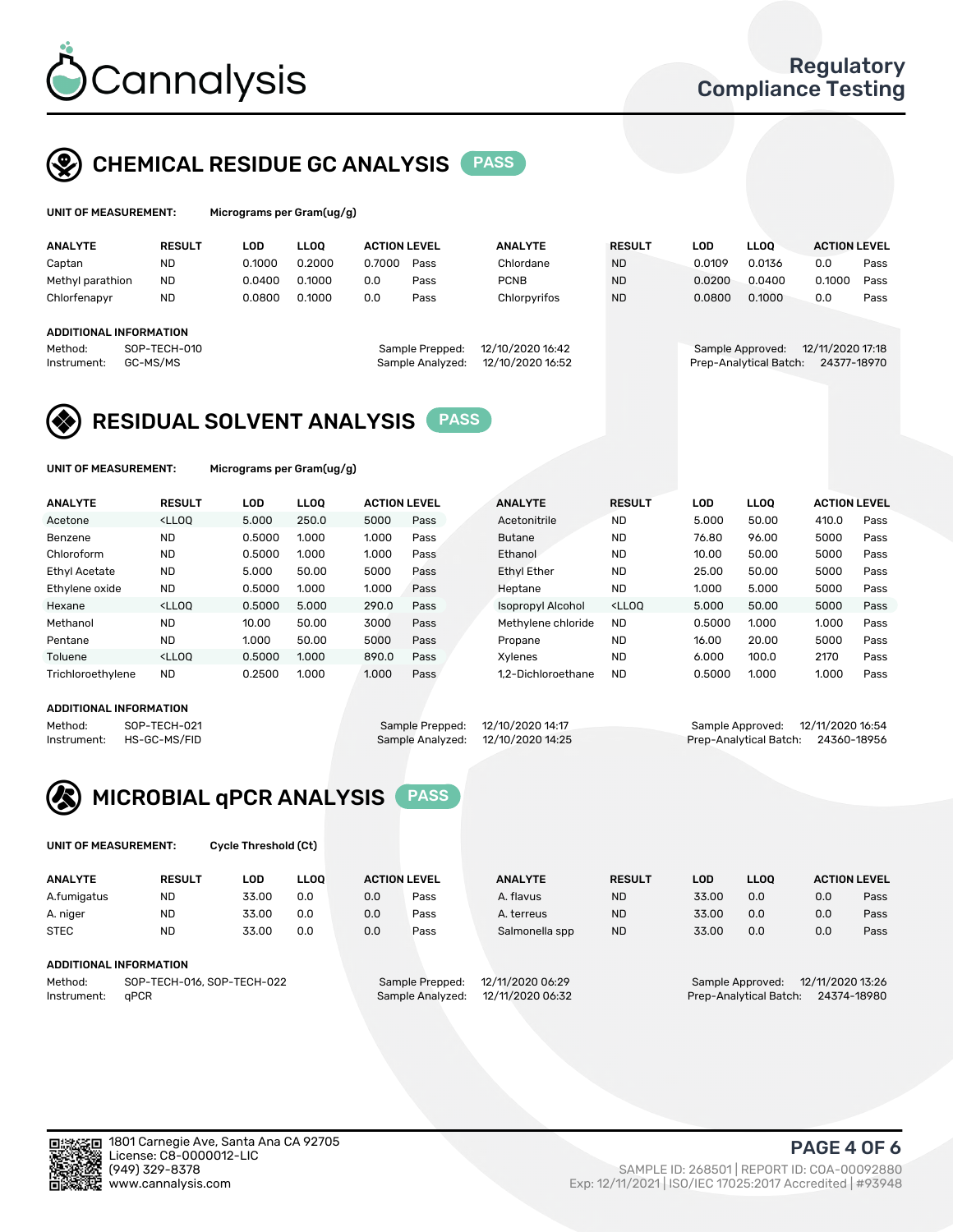



| UNIT OF MEASUREMENT: |               | Micrograms per Gram(ug/g) |             |                     |                |               |     |             |                     |  |  |
|----------------------|---------------|---------------------------|-------------|---------------------|----------------|---------------|-----|-------------|---------------------|--|--|
| ANALYTE              | <b>RESULT</b> | LOD                       | <b>LLOO</b> | <b>ACTION LEVEL</b> | <b>ANALYTE</b> | <b>RESULT</b> | LOD | <b>LLOO</b> | <b>ACTION LEVEL</b> |  |  |

| Arsenic                                          | <b>ND</b>              | 0.0200 | 0.0500 | 0.2000 | Pass                                | Cadmium                              | <lloq< th=""><th>0.0050</th><th>0.0500</th><th>0.2000</th><th>Pass</th></lloq<> | 0.0050           | 0.0500                 | 0.2000                          | Pass |
|--------------------------------------------------|------------------------|--------|--------|--------|-------------------------------------|--------------------------------------|---------------------------------------------------------------------------------|------------------|------------------------|---------------------------------|------|
| Lead                                             | <b>ND</b>              | 0.0100 | 0.0500 | 0.5000 | Pass                                | Mercury                              | <b>ND</b>                                                                       | 0.0030           | 0.0500                 | 0.1000                          | Pass |
| ADDITIONAL INFORMATION<br>Method:<br>Instrument: | SOP-TECH-013<br>ICP-MS |        |        |        | Sample Prepped:<br>Sample Analyzed: | 12/10/2020 13:08<br>12/10/2020 13:27 |                                                                                 | Sample Approved: | Prep-Analytical Batch: | 12/10/2020 20:40<br>24356-18949 |      |



|  | UNIT OF MEASUREMENT: |  |
|--|----------------------|--|
|  |                      |  |

Micrograms per Kilogram(ug/kg)

| <b>ANALYTE</b>          | <b>RESULT</b> | LOD   | <b>LLOO</b> | <b>ACTION LEVEL</b> |      | <b>ANALYTE</b> | <b>RESULT</b> | LOD   | <b>LLOO</b> | <b>ACTION LEVEL</b> |      |
|-------------------------|---------------|-------|-------------|---------------------|------|----------------|---------------|-------|-------------|---------------------|------|
| Aflatoxin B1            | <b>ND</b>     | 1.000 | 2.000       |                     | N/A  | Aflatoxin B2   | <b>ND</b>     | 2.000 | 5.000       |                     | N/A  |
| Aflatoxin G1            | <b>ND</b>     | 2.000 | 5.000       |                     | N/A  | Aflatoxin G2   | <b>ND</b>     | 2.000 | 5.000       |                     | N/A  |
| <b>Total Aflatoxins</b> | <b>ND</b>     | 10.00 | 14.00       | 20.00               | Pass | Ochratoxin A   | <b>ND</b>     | 1.000 | 2.000       | 20.00               | Pass |
|                         |               |       |             |                     |      |                |               |       |             |                     |      |

#### ADDITIONAL INFORMATION

Method: SOP-TECH-020 Sample Prepped: 12/10/2020 11:47 Sample Approved: 12/10/2020 14:43 Instrument: LC-MS/MS Sample Analyzed: 12/10/2020 11:50 Prep-Analytical Batch: 24352-18941



|  | UNIT OF MEASUREMENT: |
|--|----------------------|
|  |                      |

Filth and Foreign Matter (%, #/3g)

| <b>ANALYTE</b>                                              | <b>RESULT</b> | LOD | <b>LLOO</b> | <b>ACTION LEVEL</b> |                                     | <b>ANALYTE</b>                       | <b>RESULT</b> | LOD | <b>LLOO</b>                                | <b>ACTION LEVEL</b>             |      |
|-------------------------------------------------------------|---------------|-----|-------------|---------------------|-------------------------------------|--------------------------------------|---------------|-----|--------------------------------------------|---------------------------------|------|
| IF RH ME                                                    | ND            | 0.0 | 0.0         | 1.000               | Pass                                | <b>IFM</b>                           | <b>ND</b>     | 0.0 | 0.0                                        | 25.00                           | Pass |
| Mold                                                        | <b>ND</b>     | 0.0 | 0.0         | 25.00               | Pass                                | <b>SSCD</b>                          | <b>ND</b>     | 0.0 | 0.0                                        | 25.00                           | Pass |
| ADDITIONAL INFORMATION                                      |               |     |             |                     |                                     |                                      |               |     |                                            |                                 |      |
| Method:<br>SOP-TECH-009<br>Instrument:<br>Visual Inspection |               |     |             |                     | Sample Prepped:<br>Sample Analyzed: | 12/10/2020 15:05<br>12/10/2020 15:12 |               |     | Sample Approved:<br>Prep-Analytical Batch: | 12/10/2020 18:50<br>24371-18960 |      |